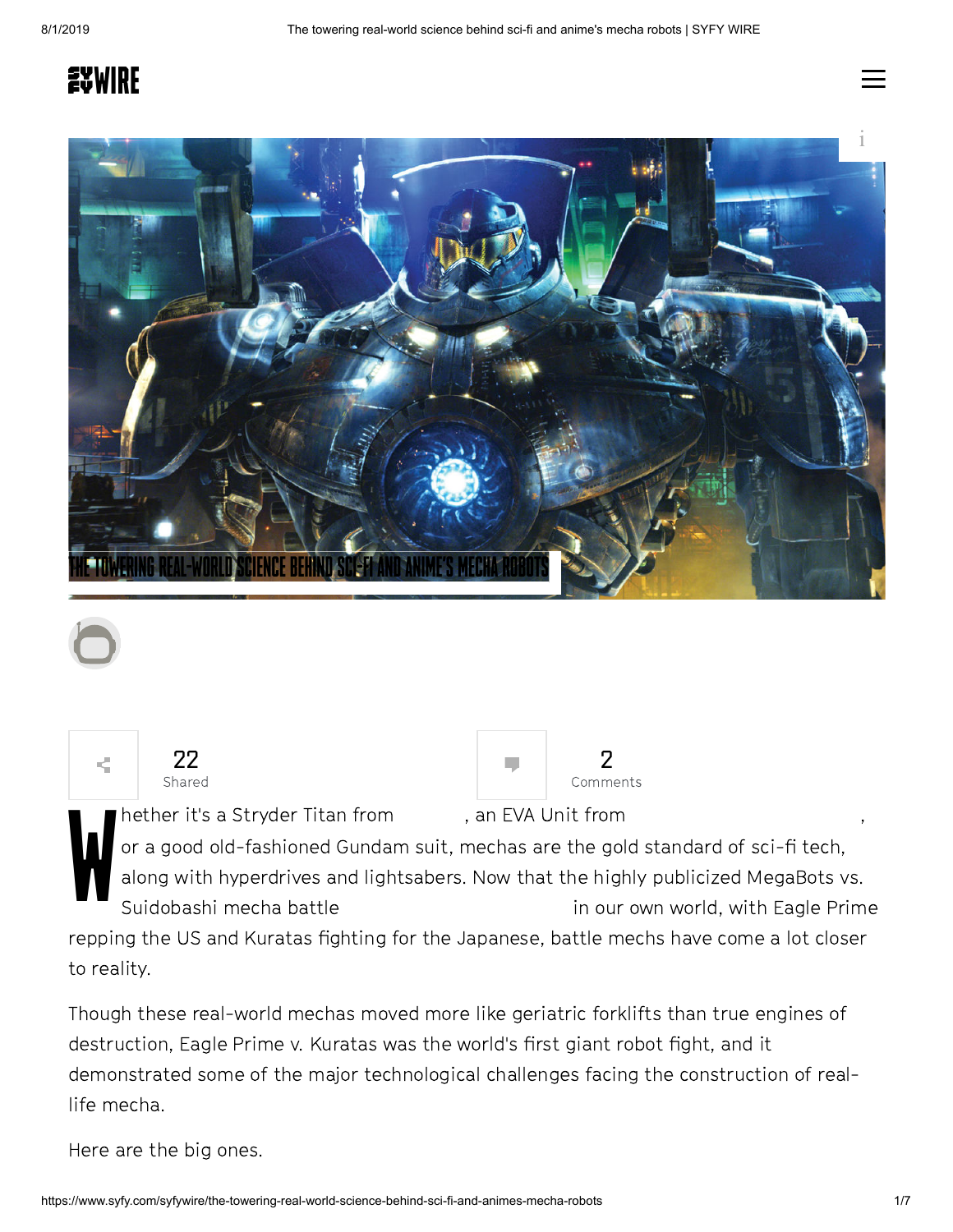Looking at Eagle Prime and Kuratas, you'll notice two things: First, they don't walk around on two legs, and second, they're very, very slow. It turns out true bipedal movement is incredibly difficult the larger (and heavier) [something](http://www.zimbio.com/Beyond+the+Box+Office/articles/TzjPYG8JMuA/Pacific+Rim+How+Engineer+Sees+Jaeger) becomes. In fact,

has run the numbers and found that a robot the size of a Jaeger would be practically impossible. An engineer named JJ Duncan says this:

"No known materials would be able to support the stress of that much activity in the robot, especially in the joints… High strength steel alloy has an ultimate strength of 760 MPa (megapascals) and carbon fiber has an ultimate strength of 6,370 MPa. But if a robot is punching a monster, jumping, and running, the G forces created are big numbers."

According to **According to** , a robotics postdoctoral associate at MIT, a mech's building material is going to be one of the biggest hurdles to overcome because any material strong enough to allow a giant robot to be dexterous and nimble is going to be too heavy and rigid to actually pull it off. However, he says the substance beryllium would be a potential option, as well as titanium and carbon-reinforced plastic.

You might think that had the right idea: Don't build robots, grow giant humans and retrofit them with robotic parts, sort of like one of the the the military is experimenting with. The human body is actually measured to the for dealing with rough terrain and carrying heavy weights, but the problem isn't design, it's proportions.

[,](https://www.space.com/21990-giant-robots-possible-pacific-rim.html) as height doubles, weight increases eightfold, and as size and weight increase, the amount of energy to move it all goes up exponentially. This is actually one of the principles that limited the growth of the dinosaurs, according to Andy Ruina, a professor of robotics at Cornell University: "When [dinosaurs] got bigger they had a harder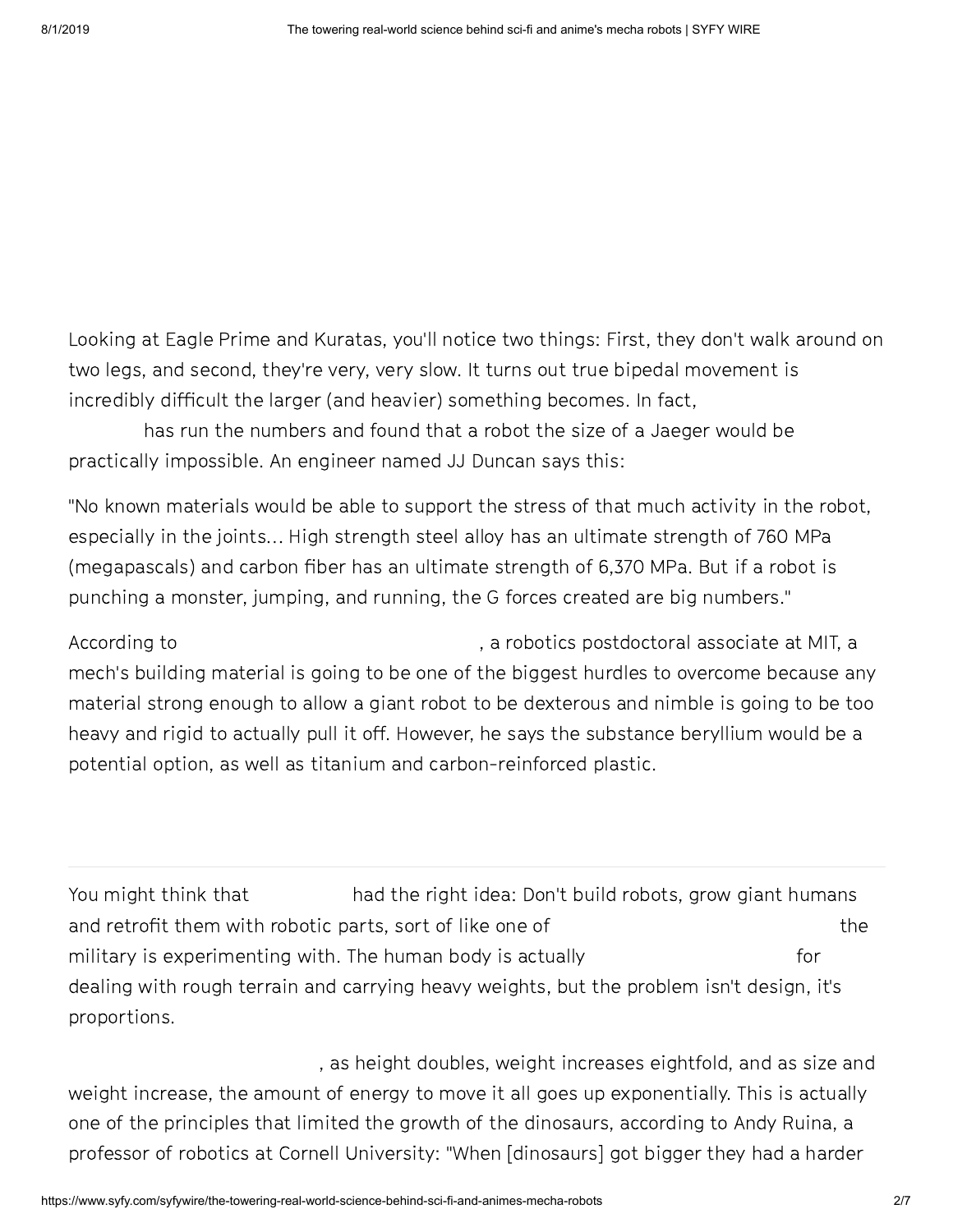time dragging around their own weight. It's a little bit counterintuitive — you'd think it'd balance out but it doesn't."

If the issue of building materials can be conquered, the next big challenge will be power. Unless robots are walking around with long umbilical cables like an EVA Unit, they're going to need an energy source that's powerful and relatively small. According to Thangavelautham:

"Portable fission reactors are used to power aircraft carriers, but they would still need to be miniaturized and power density significantly improved to even have these robots just walk… Exotic energy sources are both the main challenge and breakthrough technology that could make this type of stuff reach reality."

By "exotic energy," Thangavelautham means nuclear power or dark matter. But even if we find an energy source that could do the heavy lifting, we might not have the technology to actually the heavy lifting. In the state of the heavy lifting. In the section of the state of the state of the s up a major engineering problem: "I don't know how any actuator would be able to keep such a giant structure upright in a high wind, much less move it with enough dexterity to walk."

Even lifting a Jaeger's arm parallel to the ground due to the due to the incredible amount of torque required: around 81 million pound-feet. For comparison, the most powerful hydraulic systems in the world can only put out about 1.3 million lb.-ft.

From a practical perspective, giant robots are just too big for their own good.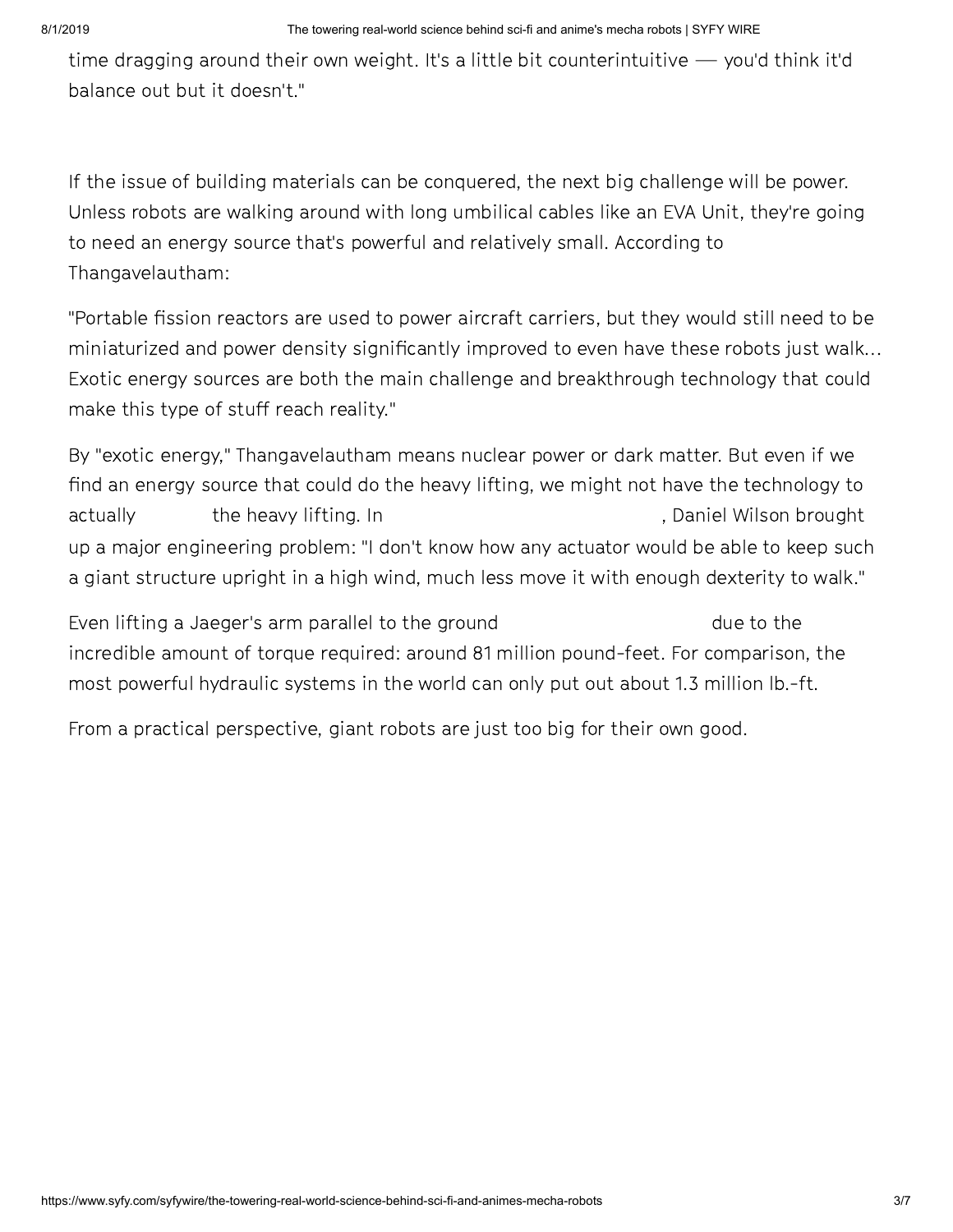Putting aside the pitfalls of construction, most mechs rely on some kind of neural connection between pilot and robot:  $\qquad \qquad$  , has neural links, has its synch rate, and Gundams (thought it depends on the canon) — eneral nilateral euro-Link ispersive utonomic aneuver. It might sound like sci-fi, but Boston-based start-up Neurable is already working on the ability and have even ability and have even called that's completely [thought-controlled.](https://medium.com/neurable/announcing-the-worlds-first-brain-computer-interface-for-virtual-reality-a3110db62607) Paired with games like

, where you pilot a VR mecha via a headset, controlling a ten-story-tall robot with only your mind starts to sound pretty doable.

The concept of neural links gets even more believable when you learn that the University of California and

even full sentences. Of course, both the Neurable and University of California devices require electrodes attached to the skull, so a pilot will need to wear a helmet — just like they do in science fiction.

You might wonder how a single person can coordinate the movements of an entire robot, since claims it's too complex for one mind to handle, but it turns out walking and moving around is actually pretty easy. by Robin R. Murphy, "... locomotion is becoming one of the easiest functions to totally delegate to a robot."

The secret, Murphy says, is CPGs, or ''central pattern generators', a biological mechanic found in most legged animals that allows them to coordinate the movement of their feet. Scientists have been using artificial CPGs to make robots walk since the 80s, and Boston Dynamics' Atlas has by itself.

The final question is how much money the world will have to slam down to make this happen. At roughly 20 feet tall and 28 tons (in the case of  $\Box$ [\)](http://titanfall.wikia.com/wiki/Atlas), the Titans from aren't too different from Eagle Prime, [Megabot's](https://www.kickstarter.com/projects/megabots/support-team-usa-in-the-giant-robot-duel/posts/1435990) flagship robot. Eagle Prime of a light tank, a race car, and a military aircraft all mixed together: it's got a V8 engine with 340 horsepower, it's capable of exerting 4,600 lb.-feet, its hydraulic pressure runs 4,000 psi, and it crawls around on custom Ripsaw tracks.

| The Eagle      | while its Japanese counterpart the Kuratas |
|----------------|--------------------------------------------|
| was previously | Meanwhile, France's AMX-56 Leclerc main    |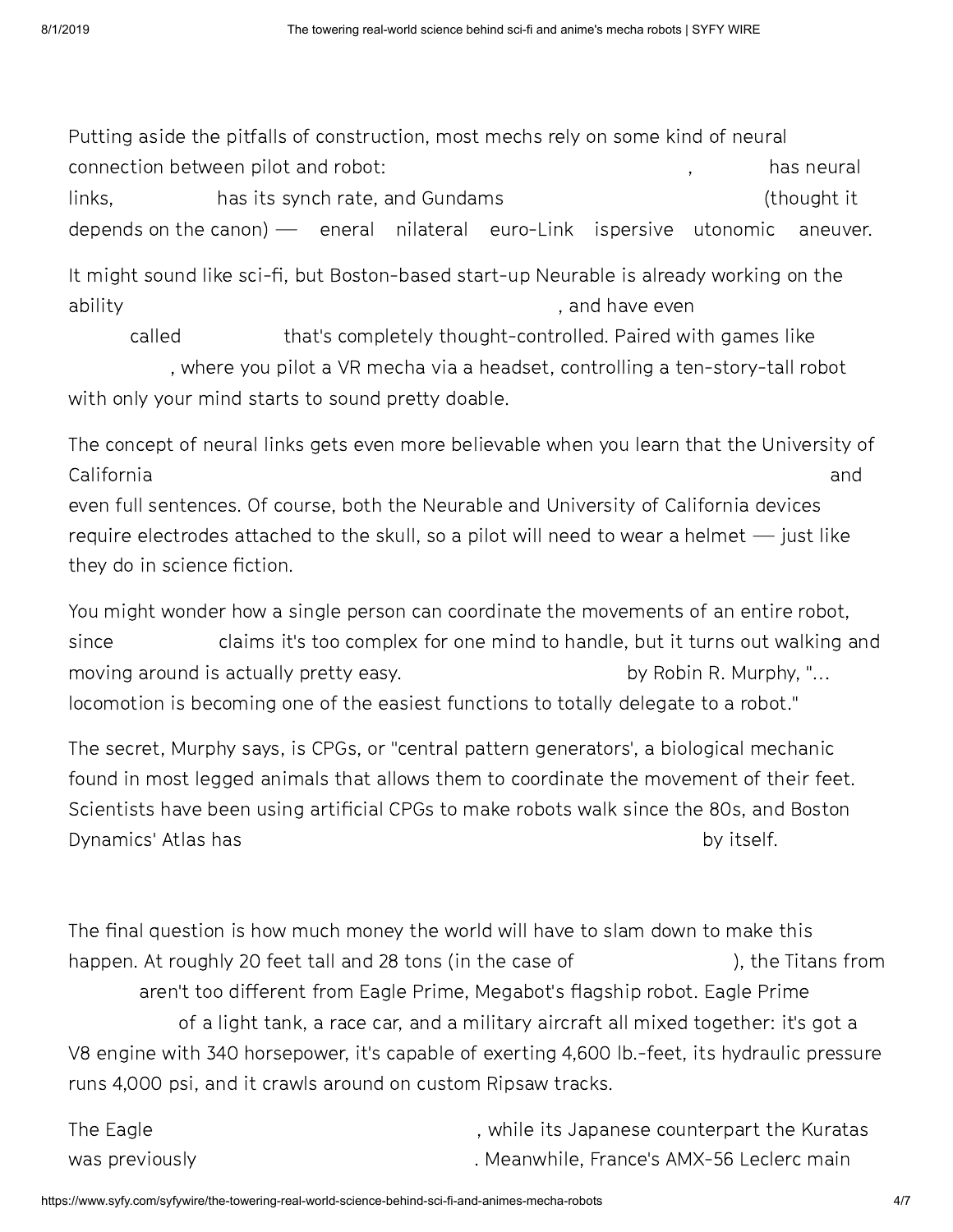battle tank, the most expensive tank in the world,  $\blacksquare$  . For something like Titanfall's small-scale mechs, we might expect them to cost in the tens of millions.

But what about a Jaeger or EVA unit, which can stand anywhere from 200 to 288 feet tall? To wrap our heads around a machine of this scale, a good comparison might be the new the [.](https://abcnews.go.com/US/uss-gerald-ford-numbers/story?id=45854702) It weighs in at 90,000 tons, is about 1,106 feet in length, and like a Jaeger, the carrier is nuclear-powered. The cost \$13 billion to build, which gives us a ballpark estimate for the amount of dosh needed to defend ourselves from kaiju. Meanwhile, SciencePortal ran some numbers and found that creating a Gundam from the ground-up (including materials and [computers\)](https://www.wired.com/2008/01/real-life-gunda/) would

director Guillermo del Toro [13] , "There is something to having something really, really large destroying a lot of little things." \$700 million and one sequel later, it seems he was right — there is something about watching a giant robot committing cataclysmic acts of property damage that brings joy to millions.

### **MORE MECHA**

Watch a giant [robo-spider lead](https://www.syfy.com/syfywire/watch-a-giant-robo-spider-lead-46-ton-mecha-minotaur-through-french-streets) 46-ton mecha minotaur through French streets

.

## [Inside America's](https://www.syfy.com/syfywire/inside-americas-largest-gundam-modeling-competition) largest Gundam modeling competition

Now, if only we could funnel that money into R&D, we might be able to make the real thing.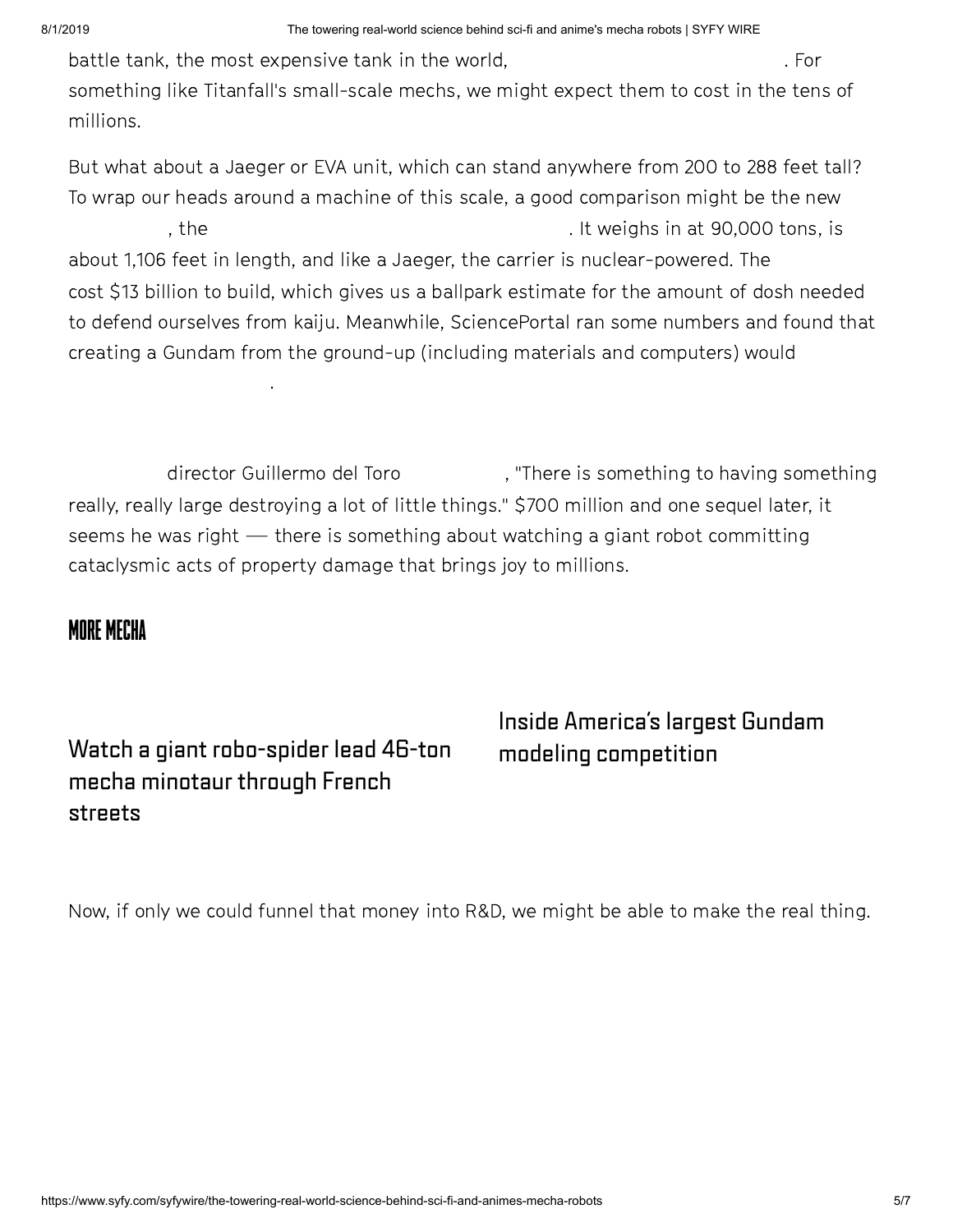## Make Your Inbox Important

Like Comic-Con. Except every week in your inbox.



By submitting your information, you agree to our [Privacy](https://www.nbcuniversal.com/privacy) Policy, Terms and [Conditions](https://www.syfy.com/nbcuniversal-terms-of-use) and to receive marketing messages from NBCUniversal.

<span id="page-5-0"></span>